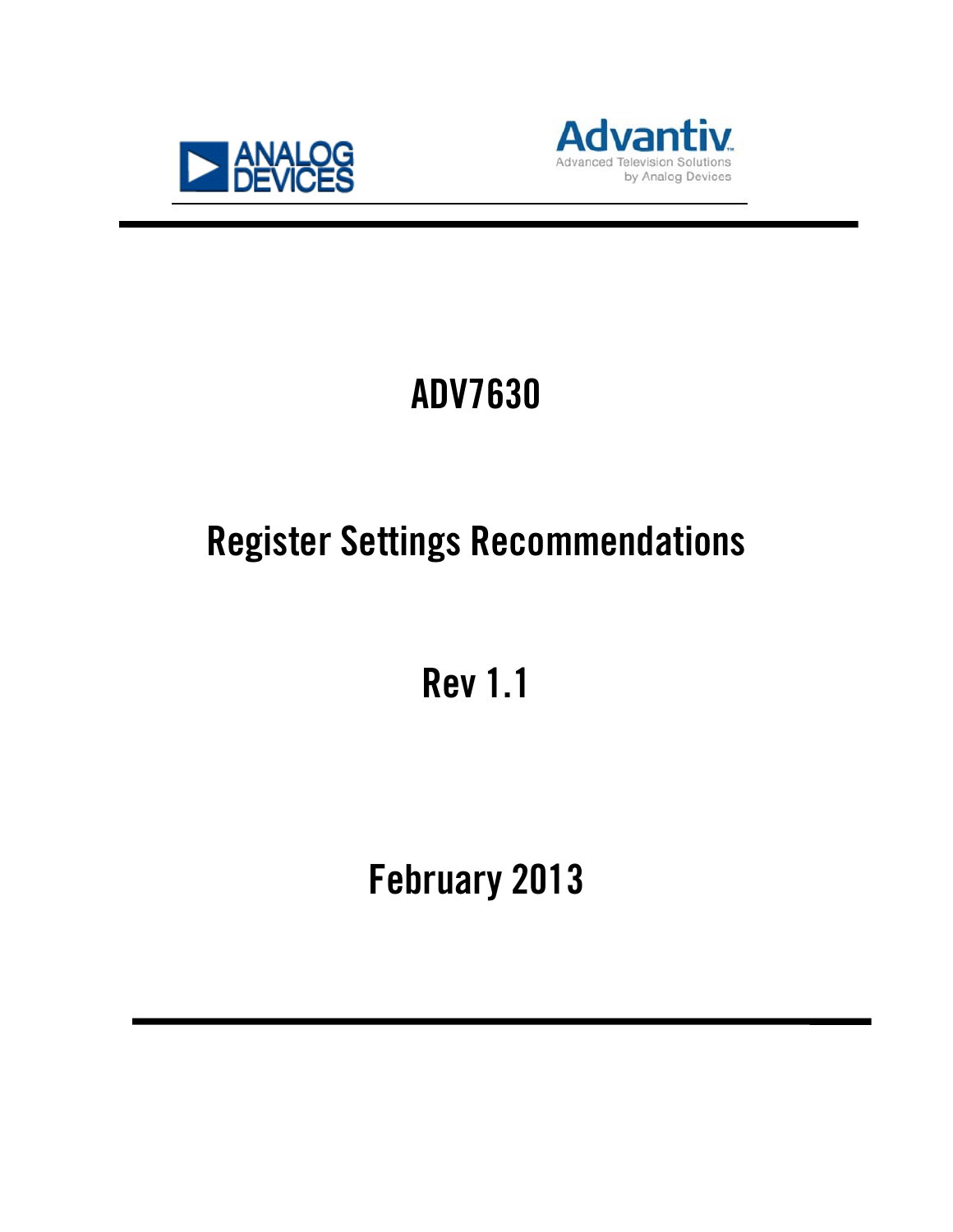# **About This Document**

This document describes ADI register setting recommendations and adjustments for the ADV7630. This document must be used in conjunction with the latest Hardware Manual and Software Manual.

## **Disclaimer**

The information contained in this document is proprietary information of Analog Devices B.V. This document must not be made available to anybody other than the intended recipient without the written permission of ADI.

The contents of this document are believed to be correct. If errors within this document are found or clarifications are needed, contact the author: AV-Video Applications, who will respond as soon as possible.

## **Revision History**

| <b>Revision</b> | Date       | <b>Changes</b>                     |
|-----------------|------------|------------------------------------|
| 1.0             | 19/04/2012 | Initial                            |
| ۱.۱             | 7/02/2013  | Added recommended write 68 75 44   |
| l 1. i          | 7/02/2013  | Removed recommended write 68 75 04 |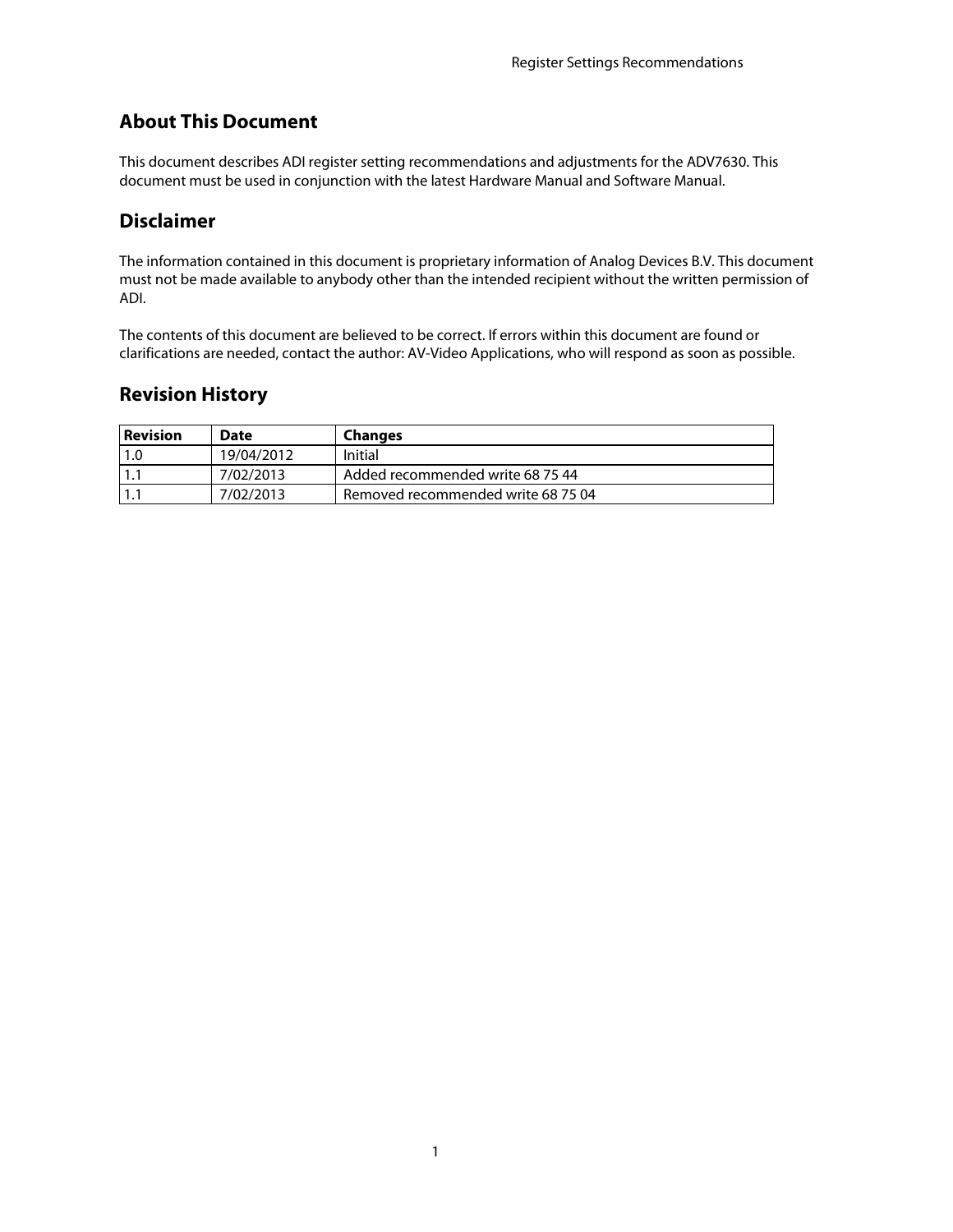# **Table of Contents**

| 1.2 |  |  |  |  |
|-----|--|--|--|--|
| 1.3 |  |  |  |  |
| 1.4 |  |  |  |  |
| 1.5 |  |  |  |  |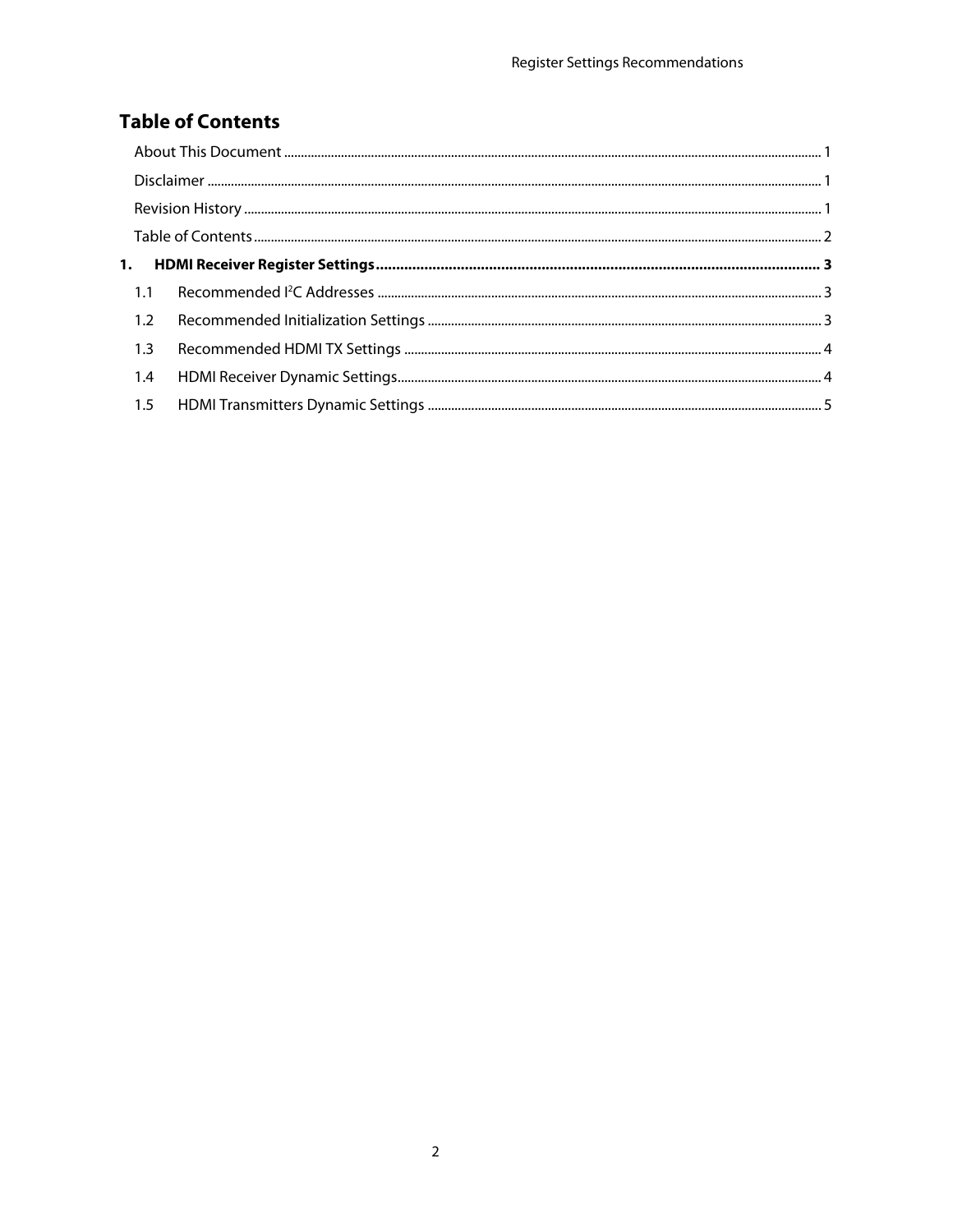# **1. HDMI Receiver Register Settings**

## **1.1 Recommended I2 C Addresses**

On the ADI evaluation platform, the following register settings are used to configure the variable <sup>2</sup>C map addresses. These can be configured as required for customer systems.

| BO OC 40        | Disable chip powerdown                       |
|-----------------|----------------------------------------------|
| BO EA C8        | HDMI TXB Map <sup>2</sup> C address          |
| <b>BO EB 80</b> | HDMI TXB Packet map I <sup>2</sup> C address |
| BO FC 8F        | HDMI TXB EDID map I <sup>2</sup> C address   |
| BO ED 8C        | HDMI TXB TEST map address                    |
| BO EE B8        | HDMI TXA Main Map I <sup>2</sup> C address   |
| <b>BO EF 70</b> | HDMI TXA Packet Map I <sup>2</sup> C address |
| <b>BO FO 7E</b> | HDMI TXA EDID Map <sup>2</sup> C address     |
| <b>BO F1 7A</b> | HDMI TXA TEST map address                    |
| BO F9 64        | Repeater/KSV Map I <sup>2</sup> C address    |
| <b>BO FA 6C</b> | EDID Map <sup>2</sup> C address              |
| <b>BO FB 68</b> | HDMI RX Map <sup>2</sup> C address           |
| B0 F4 80        | CEC Map <sup>2</sup> C address               |
|                 |                                              |

The only fixed  $l^2C$  addresses in the ADV7630 is for the IO  $l^2C$  map (0xB0).

## **1.2 Recommended Initialization Settings**

ADI recommends that these register settings are programmed to set the part correctly in HDMI mode.

#### **HDMI RX Map**

68 3D 10 ; ADI recommended write 68 3E 69 ; ADI recommended write 68 3F 46 ; ADI recommended write 68 4E FE ; ADI recommended write 68 4F 08 ; ADI recommended write 68 57 A3 ; ADI recommended write 68 58 04 ; ADI recommended write 68 6C A2 ; Bit[0] set to 0; Automatic Hot Plug Assert 68 6F 04 ; ADI recommended write 68 71 05 ; EDID\_PWRSW3P3= 2'b01, EDID\_PWRSW1P8=2'b01, EDID power from System & cable when inserted 68 75 44 ; ADI recommended write 68 83 F0 ; Enable all clock terminations 68 97 C0 ; ADI recommended write 68 C0 00 ; ADI recommended write 68 CB 01 ; ADI recommended write

#### **Repeater**

64 74 0F ; Enable all EDIDs 64 40 81 ; BCAPS value, (HCDP 1.0) 64 7C 80 ; ADI recommended write (Bit[7] to 1)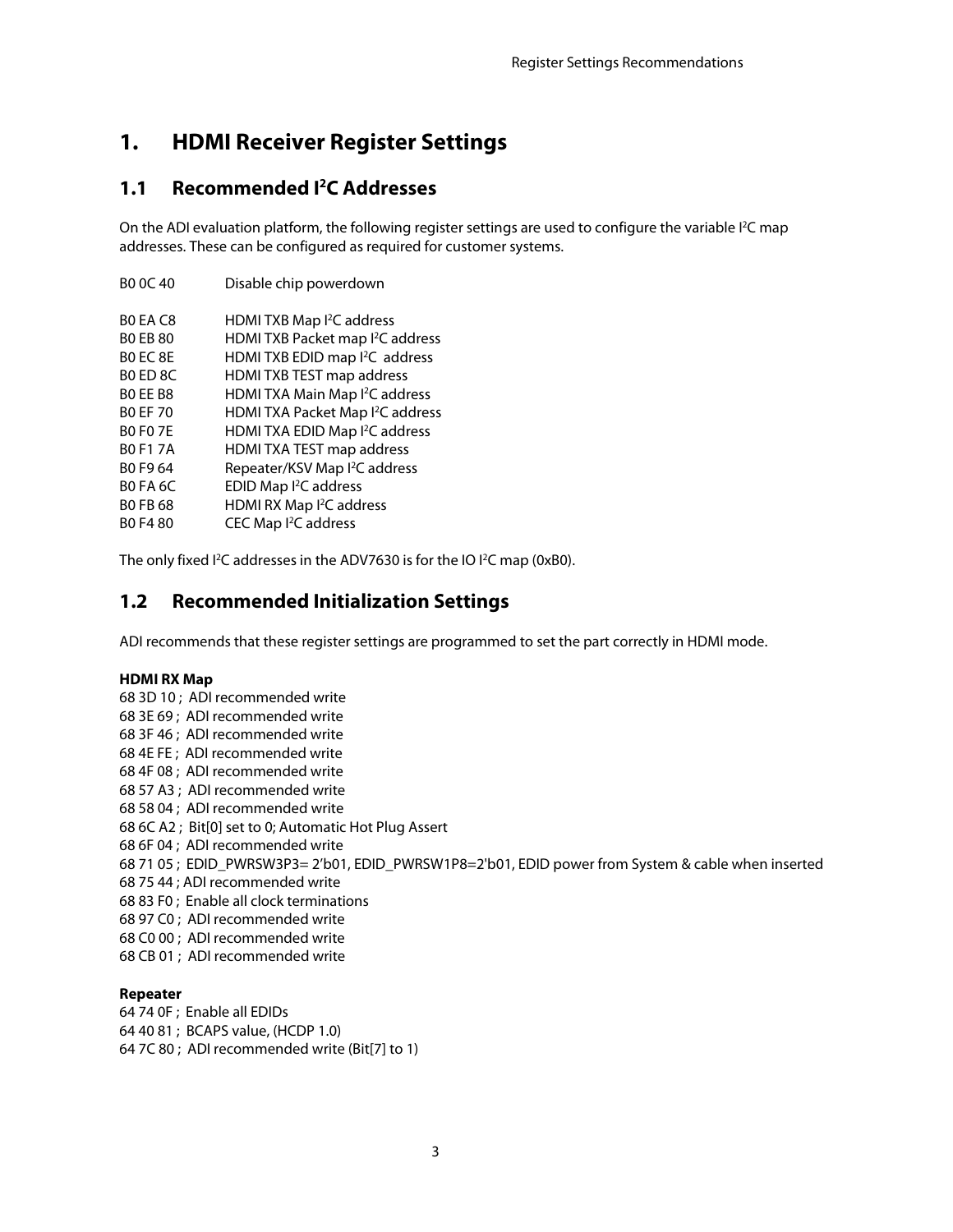# **1.3 Recommended HDMI TX Settings**

ADI recommends that these register settings are programmed to set the part correctly for transmitting HDMI through HDMI TXA or TXB port.

B8 BA 70 ; ADI Recommended write B8 E8 F0 ; ADI Recommended write B8 D0 47 ; ADI Recommended write B8 D1 38 ; ADI Recommended write B8 D3 0C ; ADI Recommended write B8 D6 00 ; ADI Recommended write B8 DA 68 ; ADI Recommended write B8 DB 0B ; ADI recommended write B8 E0 90 ; ADI Recommended write B8 E1 FC ; ADI Recommended write B8 E3 D0 ; ADI Recommended write B8 E8 B0 ; ADI Recommended write B8 E9 7C ; ADI Recommended write B8 EA 85 ; ADI Recommended write B8 EC 7C ; ADI Recommended write B8 ED 40 ; ADI Recommended write B8 EE 40 ; ADI Recommended write B8 EF 41 ; ADI Recommended write B8 F3 01 ; ADI Recommended write B8 F5 C8 ; ADI Recommended write B8 F6 08 ; ADI Recommended write B8 F7 5C ; ADI Recommended write B8 F8 0F ; ADI Recommended write B8 F9 FF ; ADI Recommended write B8 FA 3F ; ADI Recommended write B8 FB FF ; ADI Recommended write B8 FC 65 ; ADI recommended write B8 FE 08 ; ADI recommended write

### **1.4 HDMI Receiver Dynamic Settings**

The following settings and processes are required for the best performance.

#### **For TMDS frequencies less than 27MHz:**

68 85 11 ; ADI recommended write 68 5A 80 ; ADI recommended write 68 93 03 ; ADI recommended write

#### **For TMDS frequencies above 27MHz:**

68 85 10 ; ADI recommended write 68 5A 00 ; ADI recommended write 68 93 00 ; ADI recommended write